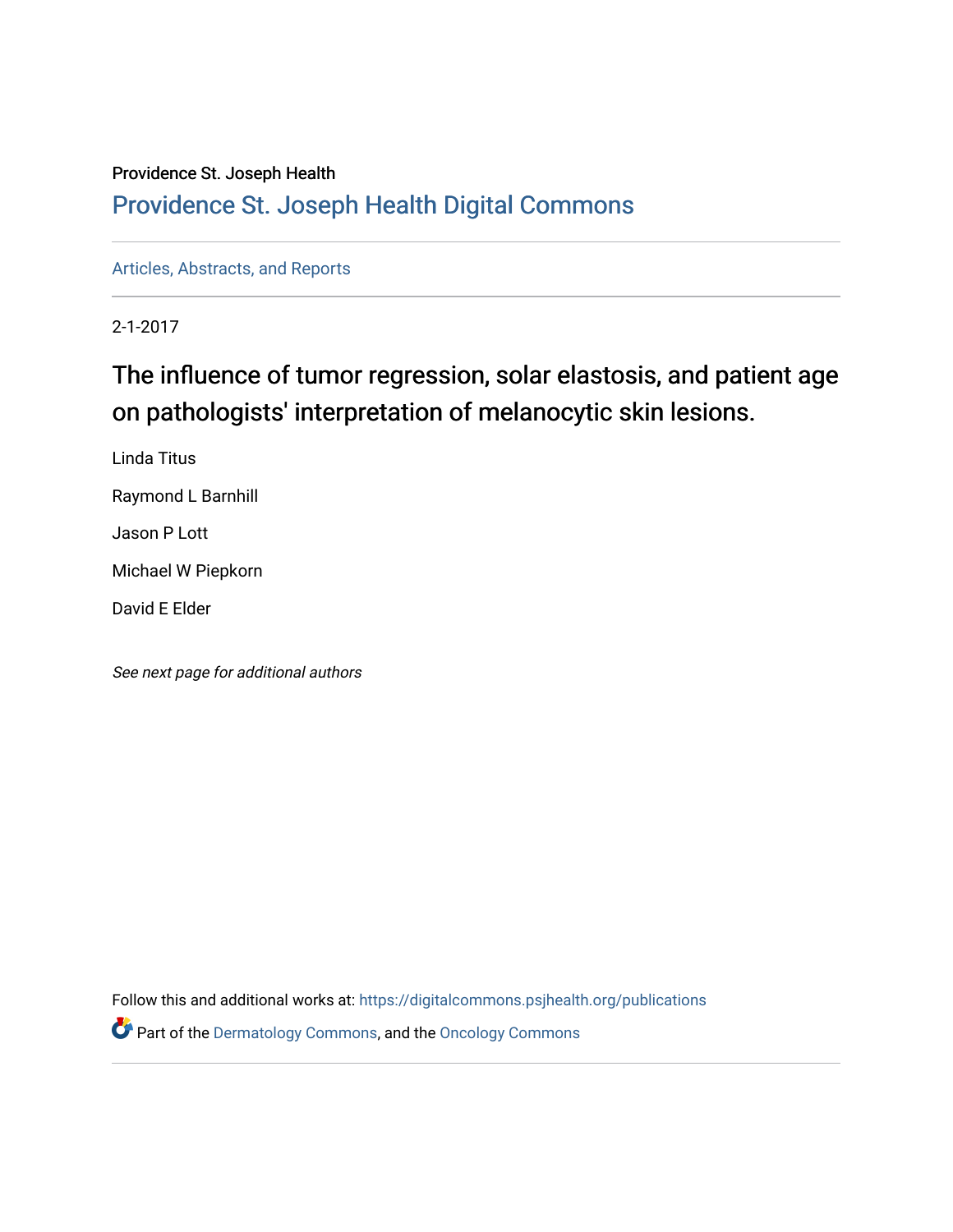# Authors

Linda Titus, Raymond L Barnhill, Jason P Lott, Michael W Piepkorn, David E Elder, Paul D Frederick, Heidi D Nelson, Patricia A Carney, Stevan R Knezevich, Martin A Weinstock, and Joann G Elmore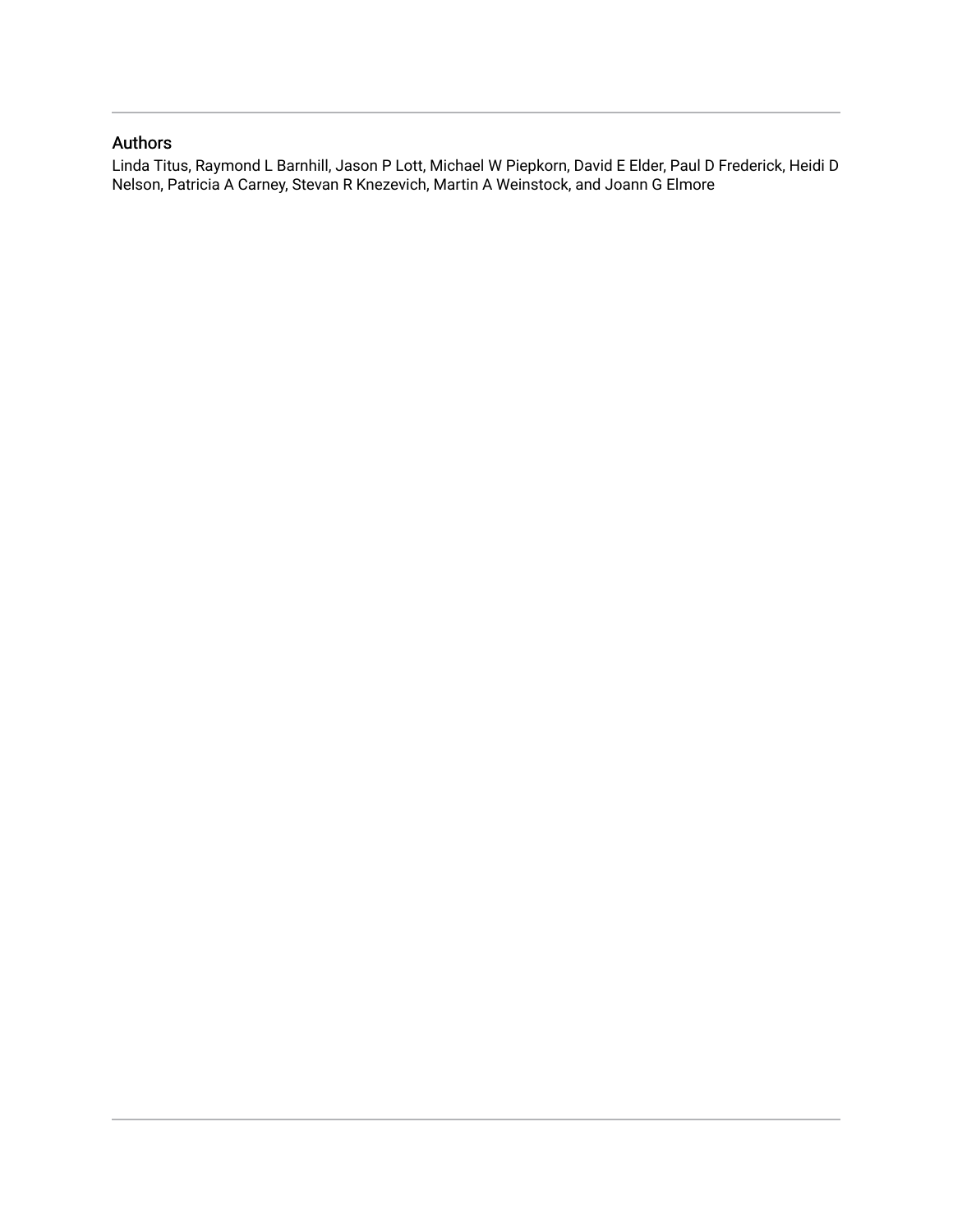

# **HHS Public Access**

Author manuscript Lab Invest. Author manuscript; available in PMC 2017 May 28.

Published in final edited form as:

Lab Invest. 2017 February ; 97(2): 187–193. doi:10.1038/labinvest.2016.120.

# **The influence of tumor regression, solar elastosis, and patient age on pathologists' interpretation of melanocytic skin lesions**

**Linda Titus, PhD, MA**(1) , **Raymond L. Barnhill, MD**(2) , **Jason P. Lott, MD, MHS, MSHP**(3) , **Michael W. Piepkorn, MD**(4) , **David E. Elder**, **MB Chb, FRCPA**(5) , **Paul D. Frederick, MPH, MBA**(6) , **Heidi D. Nelson, MD, MPH**(7) , **Patricia A. Carney, PhD**(8) , **Stevan R. Knezevich, MD, PhD**(9) , **Martin A. Weinstock, MD, PhD**(10), and **Joann G. Elmore, MD, MPH**(11)

(1)Departments of Epidemiology and of Pediatrics, Geisel School of Medicine at Dartmouth, and the Norris Cotton Cancer Center, Lebanon, NH

 $^{(2)}$ Departments of Pathology, Institut Curie and Faculty of Medicine, University of Paris Descartes, Paris, France

(3)Cornell-Scott Hill Health Center, New Haven, CT

(4)Division of Dermatology, Department of Medicine, University of Washington School of Medicine, Seattle, WA; Dermatopathology Northwest, Bellevue, WA

(5)Department of Pathology and Laboratory Medicine, Hospital of the University of Pennsylvania, Philadelphia, PA

(6)Department of Medicine, University of Washington School of Medicine, Seattle, WA

 $(7)$ Providence Cancer Center, Providence Health and Services Oregon, and Departments of Medical Informatics and Clinical Epidemiology and Medicine, Oregon Health & Science University, Portland, OR

(8)Department of Family Medicine, Oregon Health & Science University, Portland, OR

(9)Pathology Associates, Clovis, CA

(10)Center for Dermatoepidemiology, VA Medical Center, Providence Department of Dermatology, Rhode Island Hospital; Departments of Dermatology and Epidemiology, Brown University, Providence, RI

(11)Department of Medicine, University of Washington School of Medicine, Seattle, WA

# **Abstract**

It is not known whether patient age or tumor characteristics such as tumor regression or solar elastosis influence pathologists' interpretation of melanocytic skin lesions. We undertook a study to determine the influence of these factors, and to explore pathologist characteristics associated

**Disclosure**

Users may view, print, copy, and download text and data-mine the content in such documents, for the purposes of academic research, subject always to the full Conditions of use: http://www.nature.com/authors/editorial\_policies/license.html#terms

Corresponding Author: David Elder, MB Chb, FRCPA, Hospital of the University of Pennsylvania, 6 Founders, 3400 Spruce Street, Philadelphia, PA 19104, David.Elder@uphs.upenn.edu, Phone: 215-662-6503.

The authors have no duality of interest to declare.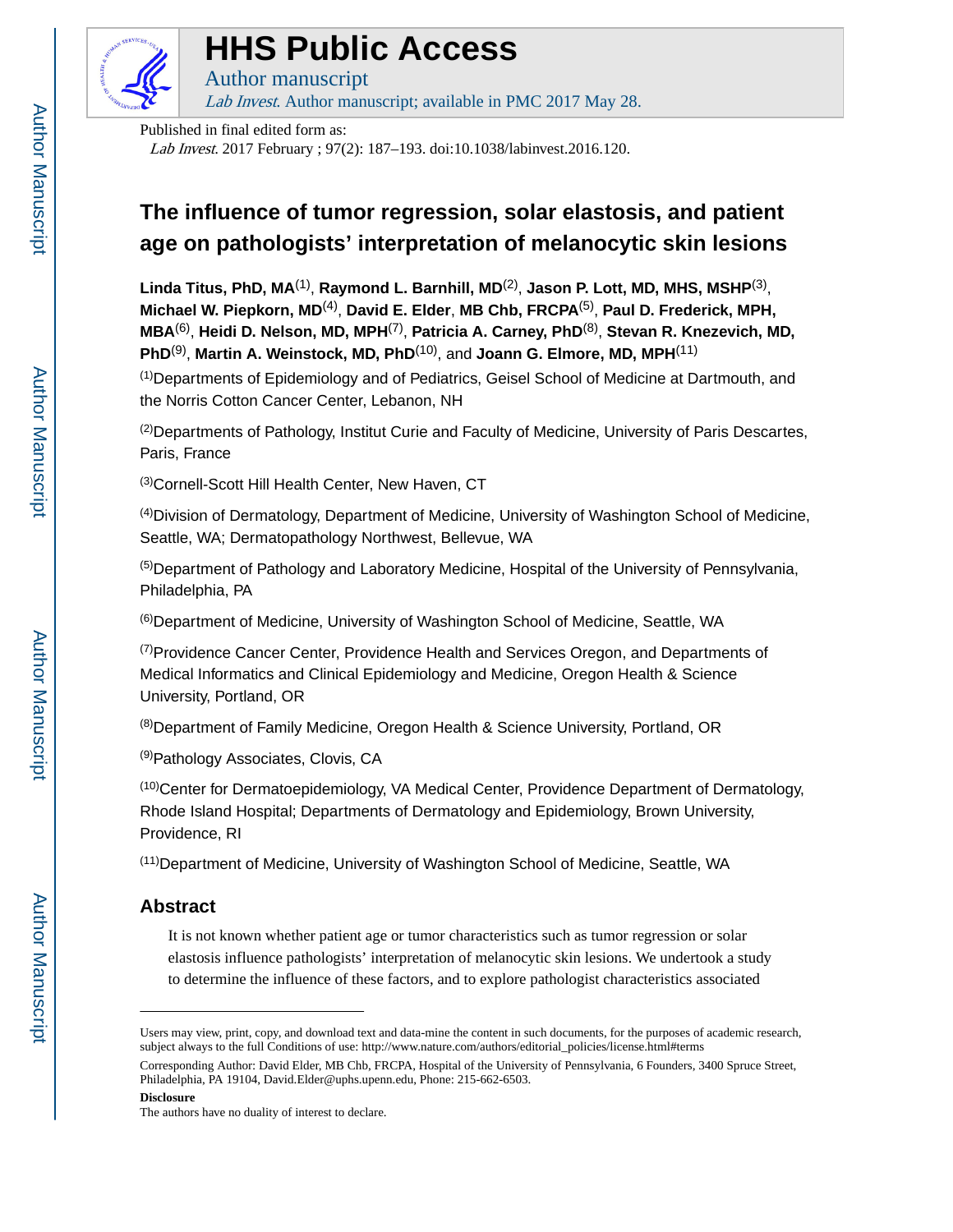with the direction of diagnosis. To meet our objective, we designed a cross-sectional survey study of pathologists' clinical practices and perceptions. Pathologists were recruited from diverse practices in ten states in the U.S. We enrolled 207 pathologist participants whose practice included the interpretation of melanocytic skin lesions.

Our findings indicated that the majority of pathologists (54.6%) were influenced toward a *less* severe diagnosis when patients were <30 years of age. Most pathologists were influenced toward a *more* severe diagnosis when patients were  $>70$  years of age, or by the presence of tumor regression or solar elastosis (58.6%, 71.0%, 57.0%, respectively). Generally, pathologists with dermatopathology board certification and/or a high caseload of melanocytic skin lesions were more likely to be influenced, while those with more years' experience interpreting MSL were less likely to be influenced. Our findings indicate that the interpretation of melanocytic skin lesions is influenced by patient age, tumor regression, and solar elastosis; such influence is associated with dermatopathology training and higher caseload, consistent with expertise and an appreciation of lesion complexity.

# **INTRODUCTION**

Melanoma staging is determined by histologic characteristics that are known to influence patient outcomes including tumor depth, ulceration, and mitotic rate. $(1-3)$  Of these, tumor depth was the first prognostic factor to be identified(4) and remains the strongest predictor of patient outcomes in the absence of tumor extension or metastases.(1)

While these characteristics form the basis of pathologists' interpretations of melanocytic skin lesions, it remains unclear whether additional characteristics of the lesions or patients also influence interpretations. For example, younger patients, compared to older patients, have lower melanoma incidence rates(5) and higher melanoma survival rates.(6) Consequently, younger patient age might influence pathologists toward a less severe diagnosis, while older patient age may influence toward a more severe diagnosis.

The potential influence of partial tumor regression, uncommon in benign nevi but reported in up to 58% of melanomas,(7) is more difficult to anticipate. To the extent that tumor regression obscures depth of invasion, its presence might influence pathologists toward a more severe diagnosis. On the other hand, melanoma tumor regression may be thought to represent local host immune response,(8) a potentially favorable process. Studies of associations between partial tumor regression and metastasis or survival have produced mixed results, however, with some showing improved outcome(9, 10) and others showing worse outcome.  $(11-13)$ 

Similarly, it is difficult to predict the potential influence of solar elastosis on the direction of pathologists' diagnosis. More common in older patients,(14) solar elastosis is a microscopic marker of chronic sun exposure,(15) and a diagnostic criterion of certain melanoma subtypes.(16) Thus, its presence might increase suspicion of an atypical melanocytic lesion or melanoma, swaying pathologists toward a more severe diagnosis. On the other hand, several studies suggest improved melanoma outcome for patients affected by solar elastosis, (3, 17, 18) which might influence pathologists toward a less severe diagnosis. Whether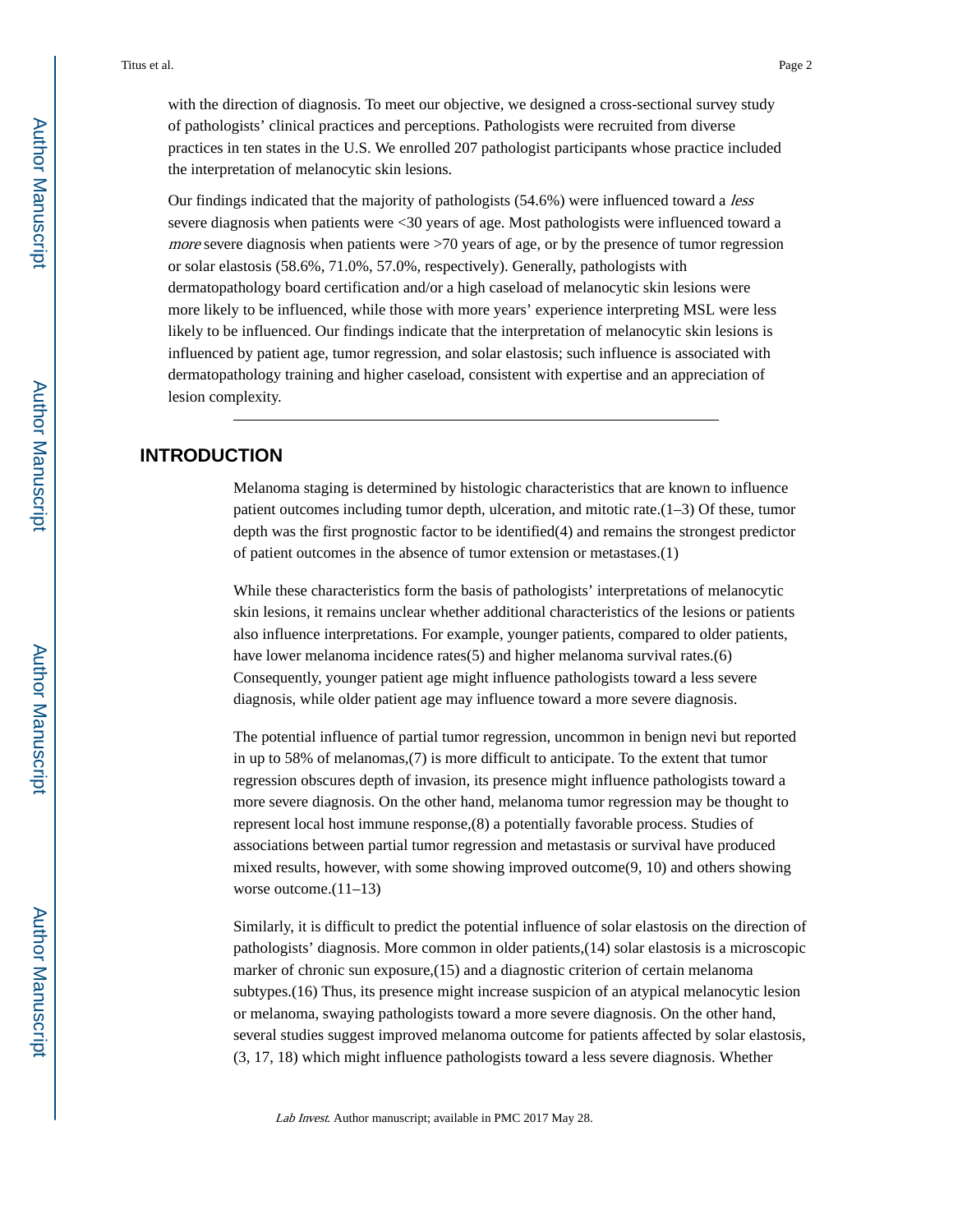pathologists consider these factors in their diagnostic interpretations is not known. To address this gap in knowledge, we sought to determine whether certain contexts (i.e., patient age, tumor regression, and solar elastosis) influence the severity of pathologists' diagnoses when interpreting melanocytic skin lesions. We also assessed pathologist characteristics in relation to the direction of influence within each context found to be influential.

Although this report does not represent a traditional experimental study, it addresses the important issue of contexts that influence diagnoses that are central to the interpretation of much human experimental data.

# **METHODS**

#### **Study Design and Sample Selection**

We conducted a study of pathologists who interpret melanocytic skin lesions (MSL), including benign nevi, dysplastic nevi, and melanoma. Institutional Review Board approval for all study procedures was obtained from the of the University of Washington, Fred Hutchinson Cancer Research Center, Oregon Health & Sciences University, Rhode Island Hospital, and Dartmouth College. Pathologists were recruited from community practices/ laboratories and academic medical centers in 10 states (CA, CT, HI, IA, KY, LA, NJ, NM, UT, and WA). We identified potential participants using Internet searches, professional organizations, and telephone calls to pathology laboratories/practices. Pathologists were invited to participate via email, postal mail, and telephone from July 2013 through August 2014. Eligibility criteria included completion of residency training and/or fellowship training, interpretation of MSL within the previous year, expected continuation of interpreting MSL for the following two years while working in the same state, and verifiable address of practice location.

#### **Survey Content**

After consenting to participate, pathologists completed an online survey that elicited general demographic and professional information, including training, practice, and perceptions. A full copy of the survey is available at:[http://depts.washington.edu/epidem/faculty/elmore](http://depts.washington.edu/epidem/faculty/elmore-joann)[joann](http://depts.washington.edu/epidem/faculty/elmore-joann).

Pathologists were asked whether each of certain contexts influenced the direction of their diagnosis of MSL. The potentially influential contexts included patient-level characteristics (patient age <30, patient age >70), tumor-level characteristics (areas of extensive tumor regression, significant solar elastosis).

#### **Primary Outcome**

The primary analytic outcome was the direction of diagnostic influence: influence toward a less severe diagnosis, no influence on diagnosis, and influence toward a more severe diagnosis. The vast majority of responses (≥96% within each context) included the noinfluence category and only one direction of influence; consequently, the primary outcome was dichotomized as follows: (a) "influence toward a less severe diagnosis" versus "no influence" or (b) "influence toward a more severe diagnosis" versus "no influence,"

Lab Invest. Author manuscript; available in PMC 2017 May 28.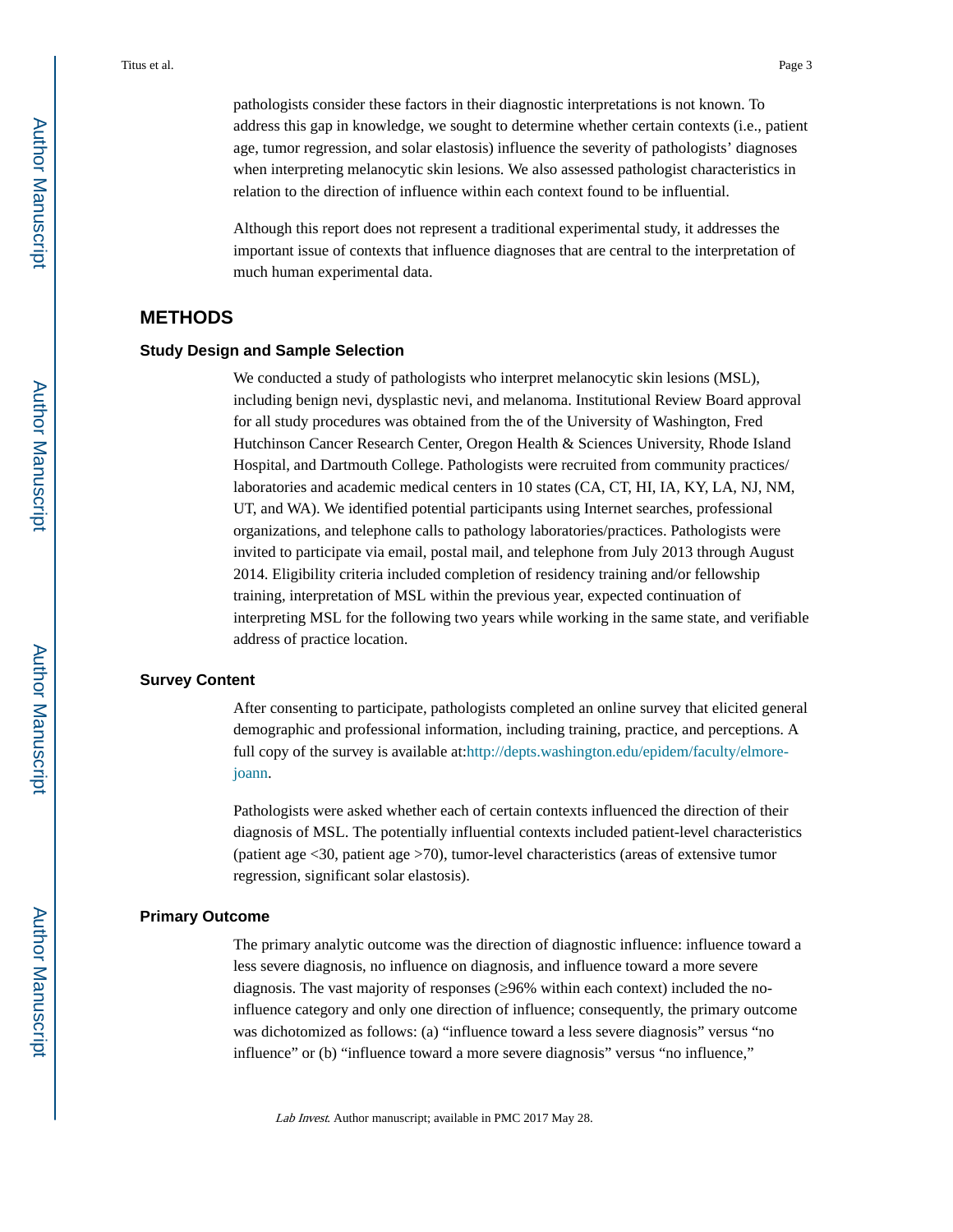depending on pathologists' responses for each context. For example, in the context of tumor regression, 99% of pathologists reported either influence toward a more severe diagnosis or no influence on diagnosis. Thus, in this context, the primary outcome consisted of "influence toward a more severe diagnosis" versus "no influence."

## **Pathologist Characteristics**

We also explored pathologist characteristics in relation to diagnostic influence. Variables of interest included pathologist age, gender, residency training, dermatopathology fellowship training, dermatopathology board certification, MSL caseload (defined as the per month sum of benign MSL cases and melanoma/melanoma in situ cases), percentage of cases rendered as borderline or uncertain diagnoses in their final assessment, whether the pathologist requested second opinions from other pathologists (within our outside their practice) at least once per month, and whether pathologists requested specialized molecular tests, such as FISH or CGH.

#### **Statistical Analysis**

Preliminary analyses showed that pathologist age and years of interpreting MSL were highly correlated ( $r = 0.85$ ;  $p < 0.0001$ ), precluding simultaneous inclusion in multivariable models; thus, we chose to evaluate years of interpreting MSL due to its greater relevance. Due to almost perfect concordance between dermatopathology fellowship training and board certification, we chose dermatopathology board certification to represent specialized knowledge in dermatopathology. Dermatopathology board certification was highly correlated with higher MSL caseload ( $r = 0.64$ ;  $p < 0.0001$ ), and both were considered key variables. To incorporate both into our analysis, we created a three-level composite variable representing dermatopathology (DP) expertise: (1) no DP certification and low MSL caseload (<35 MSL/month), (2) no DP certification and high MSL caseload ( $\geq$ 35 MSL/ month), and (3) DP certification (regardless of caseload). Two variables, the frequency of using borderline/uncertain diagnosis in final assessments and the frequency of asking for second opinions, were dichotomized as yes/no because the relationship with the outcome was not linear.

Our primary analysis described the percent of pathologists reporting a direction of diagnostic influence within each of the four contexts. Correlation matrices were used to assess relationships between pathologist characteristics. The association between pathologists' characteristics and the direction of diagnosis was displayed in frequency distributions and assessed in logistic regression models. We began by exploring bivariate (unadjusted) models to identify terms for inclusion in multivariable models. Variables associated with the outcome at  $p < 0.10$  in bivariate models were assessed in multivariable models. Variables approaching statistical significance ( $p < 0.06$ ) were retained in the final multivariable models to allow covariate adjustment. By convention, alpha was set at  $\langle 0.05 \rangle$ (two-sided tests) for statistical significance in the multivariable models. All statistical analyses were performed using SAS version 9.4 (SAS Institute Inc., Cary, NC, USA).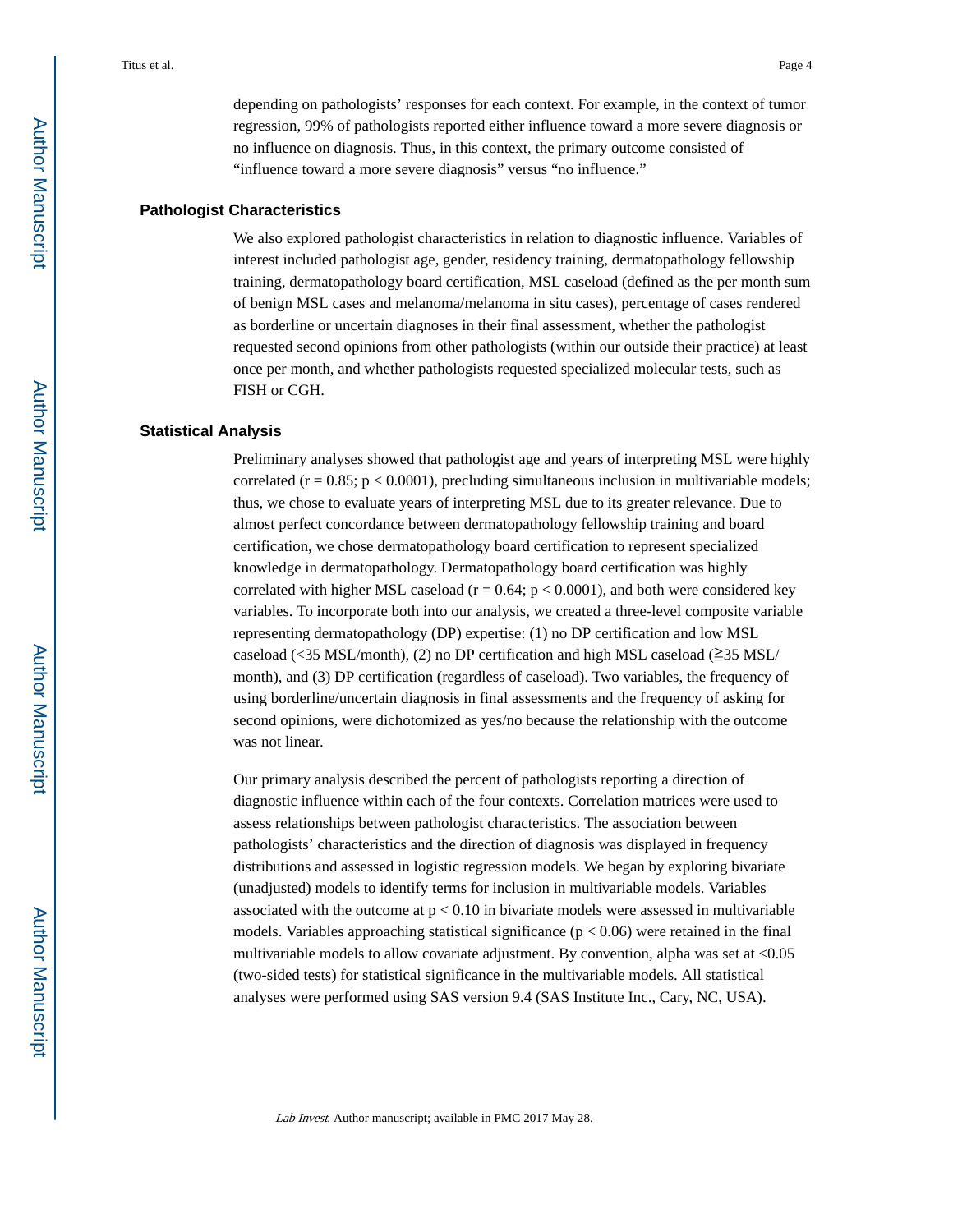# **RESULTS**

#### **Pathologist Characteristics**

Of the 864 potential pathologist participants initially identified, 301 met eligibility criteria and  $207 (69%)$  completed the online survey. The majority  $(54%)$  were age  $\overline{50}$  years (mean age 51 years) and male (59%) (Table 1). A minority (39%) were board certified in DP, with the remainder certified in anatomic pathology, clinical pathology, hematopathology, or cytopathology. The majority (69%) had interpreted MSL for less than 20 years, and for 63% the caseload was ≥ 35 MSL per month. Most pathologists (90%) reported ever using the terms borderline/uncertain in their final pathology report, and most (89%) reported they requested second opinions of other pathologists at least once per month.

## **Influence of Context on Direction of Diagnosis**

The percent of pathologists reporting an influence of patient and tumor characteristics on the direction of their diagnosis within each context is shown in Figure 1. A majority of pathologists  $(54.6%)$  reported that young patient age  $( $30$  years) would influence them$ toward a less severe diagnosis, and most (58.5%) reported that older patient age (>70 years) would influence them toward a more severe diagnosis. The majority of pathologists also reported they would be influenced toward a more severe diagnosis in the context of extensive tumor regression (71.0%) or by the presence of significant solar elastosis (57.0%). The full distribution of pathologist characteristics associated with direction of influence within each of the four contexts is provided in Appendix A.

#### **Pathologist Characteristics and the Direction of Diagnosis, by Context**

**Patient Age <30 Years—Within the context of younger patients (age <30 years), only one** variable, years of interpreting MSL, was associated with self-reported influence toward a less severe diagnosis in the bivariate analyses, so multivariable analysis was unnecessary. Compared to pathologists with less experience, those with ≥20 years of experience interpreting MSL were less likely (OR: 0.36; 95% CI: 0.20, 0.67; p=0.001) to be influenced toward a less severe diagnosis in the context of younger patient age (Table 2).

**Patient Age >70 Years—**Unadjusted analysis showed an association between the outcome and using the term borderline in a final diagnosis, but this variable lost significance when adjusted for other pathologist characteristics. Two variables, DP expertise, and years of interpreting MSL, remained associated with the outcome in adjusted analysis, and were included in the final multivariable model (Table 2). Compared to those without DP certification and with low MSL caseload, those with either a high MSL caseload (OR: 2.03; 95% CI: 0.96, 4.29), or DP certification (OR: 2.82; 95% CI: 1.40, 5.69) were at least twice as likely to be influenced toward a more severe diagnosis when patients were older (global p  $= 0.012$ ). Compared to pathologists with less experience, those with 20 years experience interpreting MSL were less likely to be influenced toward a more severe diagnosis (OR: 0.33; 95% CI: 0.17, 0.63;  $p = <0.001$ ).

**Tumor Regression—**Unadjusted analysis showed an association between the outcome and years of interpreting MSL, but this variable lost significance after adjustment for other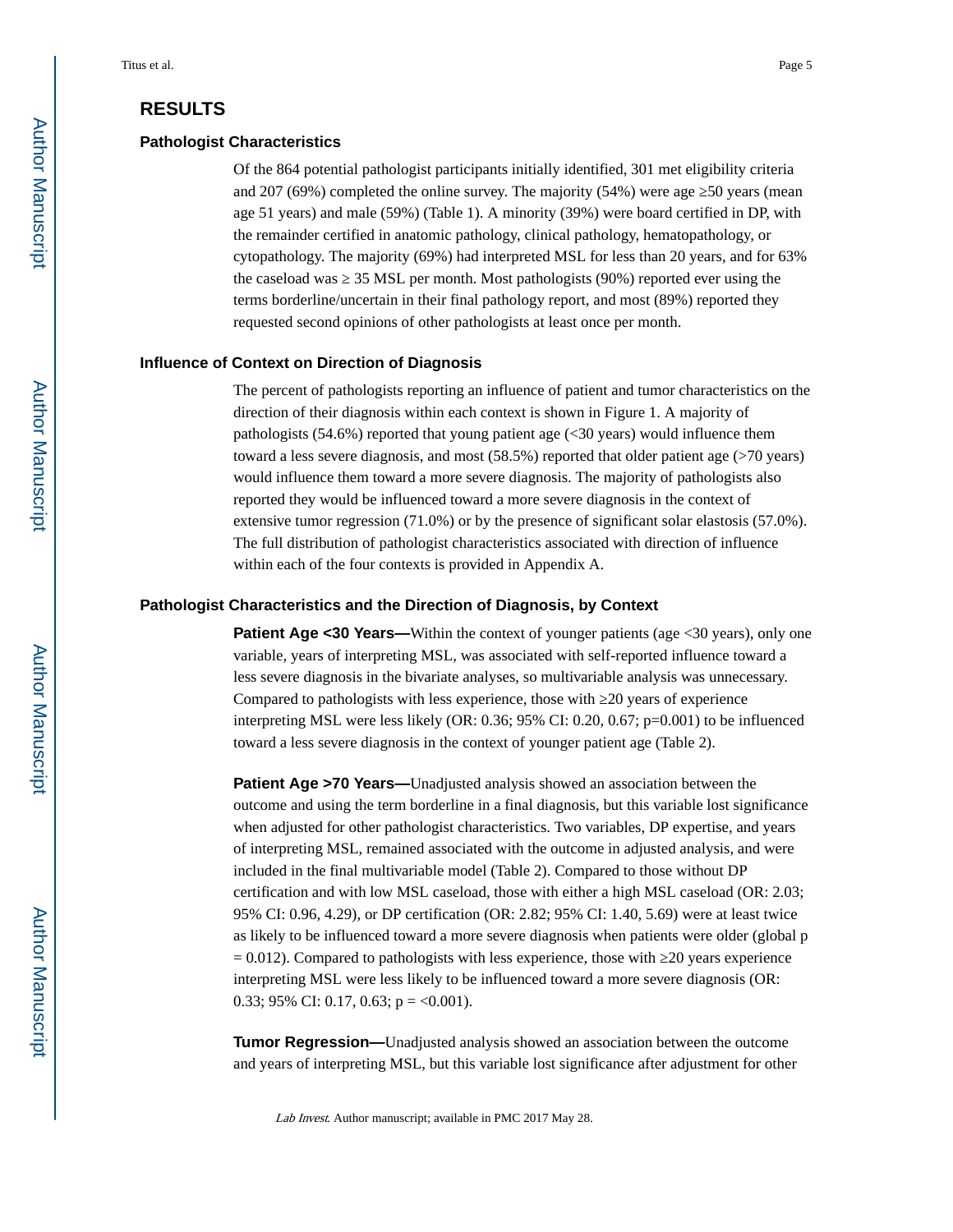pathologist characteristics. Four variables remained associated with the outcome in adjusted models, and were retained in the final multivariable model (Table 2): dermatopathology expertise, years interpreting MSL, using the term borderline in a final diagnosis, and seeking second opinions. Compared to those without DP certification and with low MSL caseload, those with either high MSL caseload (OR: 2.87; 95% CI: 1.25, 6.60), or DP certification (OR: 2.91; 95% CI: 1.29, 6.53) (global  $p = 0.008$ ) were more likely to be influenced toward a more severe diagnosis. Pathologists who ever used the terms borderline/uncertain when interpreting MSL were also more likely to be influenced toward a more severe diagnosis by tumor regression (OR: 4.73; 95% CI: 1.66, 13.53;  $p = 0.004$ ), as were those who requested second opinions at least once per month (OR: 3.04; 95% CI: 1.12, 8.26;  $p = 0.029$ ). Although the association was marginally significant, those with ≥20 years of experience interpreting MSL, compared to those with fewer years, were half as likely to be influenced toward a more severe diagnosis (OR: 0.49; 95% CI: 0.24, 1.02; p = 0.057).

**Solar Elastosis—**Two variables: years interpreting MSL, and ordering FISH/CGH or other molecular tests, were associated with the outcome in the unadjusted analysis, but were not statistically significant after adjustment for other pathologist characteristics. Three variables remained associated after adjustment, and were included in the final multivariable model: DP expertise, using borderline/uncertain diagnosis, and requesting second opinions (Table 2). Compared to non-DP certified, low-MSL volume pathologists, those with either high MSL volume (OR: 2.06; 95% CI: 0.98, 4.35), or DP certification (OR: 4.07; 95% CI: 1.98, 8.38) were more likely to be influenced toward a more severe diagnosis (global  $p =$ <0.001). Pathologists who ever used the terms borderline/uncertain when interpreting MSL were also more likely to be influenced toward a more severe diagnosis (OR: 2.94; 95% CI: 1.03, 8.37;  $p = 0.044$ ), as were those who requested second opinions at least once per month (OR: 5.45; 95% CI: 1.92, 15.43;  $p = 0.001$ ).

# **DISCUSSION**

We identified four influential contexts that impact the severity of diagnosis: younger patient age, older patient age, tumor regression, and solar elastosis. Only one context, younger patient age, influenced pathologists toward a less severe diagnosis. The three remaining contexts influenced pathologists toward a more severe diagnosis.

Our results concerning patient age are compatible with studies showing a more favorable prognosis in younger patients than in older patients.(6) In addition, melanoma is less common in younger than in older individuals(5); thus, the prior probability of disease and the predictive value of a diagnosis of melanoma are greater in older populations.

A majority of pathologists in our study reported they were influenced toward a more severe diagnosis by melanoma with extensive tumor regression. Such influence may reflect longstanding concerns that tumors with regression have invaded beyond their measurable depth.(19) Consistent with this concern, some studies have shown a worse outcome for patients with regressed tumors (reviewed in Piepkorn & Barnhill, 2014).(20) Other studies, however, have indicated that tumor regression predicts better outcome, while still others have shown no association (reviewed in Piepkorn & Barnhill, 2014).(20) A recent meta-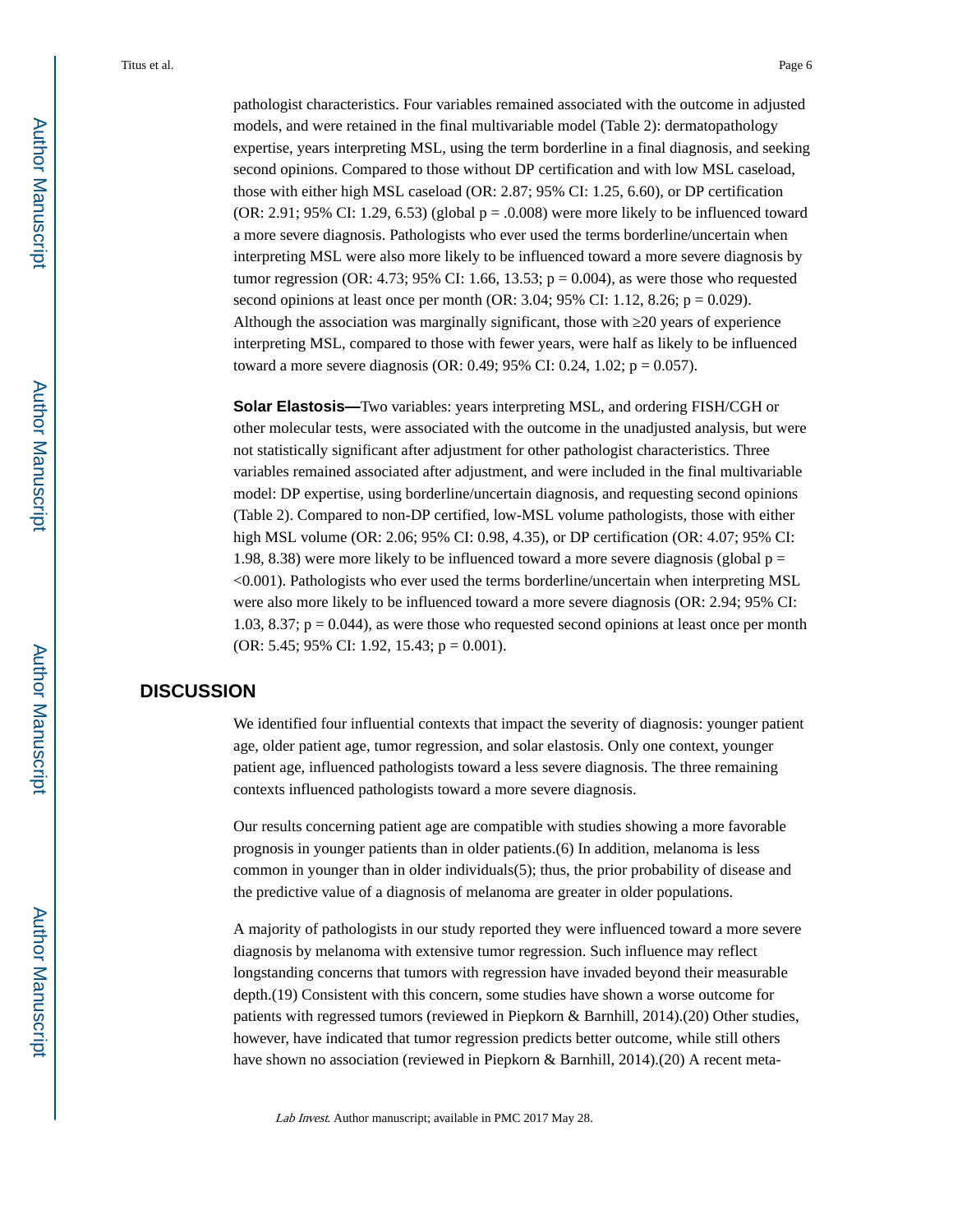analysis of 14 studies,(10) published after our study was underway, noted a strong, inverse association between tumor regression and lymph node metastasis, implying more favorable survival, but heterogeneity was substantial among the analyzed studies.(10) It should also be noted that nearly half of melanomas disseminate without first invading the regional lymph nodes.(21, 22) Thus, the prognostic role of tumor regression, which has implications for diagnostic interpretation, and possibly for staging, remains unclear.

The majority of pathologists in our study were also swayed toward a more severe diagnosis by the presence of significant solar elastosis, a biological marker of chronic sun exposure. (15) This finding seems inconsistent with the relatively slow radial growth rate of lentigo maligna melanoma, the histologic subtype for which solar elastosis is a diagnostic criterion, (16) and with past studies showing a favorable influence of solar elastosis on prognosis.(3, 17, 18) However, solar elastosis is an indicator of long term sun exposure, which is a known risk factor for lentigo maligna melanoma,(23) and is infrequently found with benign nevi, so its presence in a melanocytic skin lesion may increase suspicion of malignancy.

We also explored pathologist characteristics associated with influence on the direction of diagnosis. Pathologists with more years of MSL interpretation, who also were necessarily older, were less likely to be influenced toward a less severe diagnosis in the context of younger patient age. They were also less likely to be influenced toward a more severe diagnosis in the context of older patient age and tumor regression. While speculative, these findings may reflect complacency or over-confidence in those with long-term experience interpreting MSL.

Our findings were similar for pathologists who had high MSL caseloads, but lacked DP certification, and for those with DP board certification. Both groups were more likely to be influenced toward a more severe diagnosis in the contexts of older age, tumor regression, and solar elastosis. Those who designated tumors as borderline/uncertain in their final reports, and who requested a second opinion at least monthly were also more likely to be influenced toward a more severe diagnosis in contexts of tumor regression or solar elastosis. These pathologist characteristics are consistent with a higher level of sophistication and appreciation of lesion complexity, although requesting second opinions may also reflect laboratory policies.

Our study relies on self-reported data describing the influence of direction of diagnosis, but there is no reason to assume pathologists would incorrectly report their usual practice. We also did not compare the diagnostic accuracy of pathologists with more years of MSL interpretation to that of pathologists with specialized DP expertise. However, a recent analysis, based on the same group of pathologists, showed a significantly lower percentage of malpractice suits among those with DP fellowship training or board certification,(24) suggesting greater accuracy among those with specialized training. Our sample of pathologists, although arising from diverse settings and geographic areas, may not generalize to the population of US pathologists. However, we found no differences between pathologists who agreed to enroll in our study and those who did not. We also cannot be certain that the direction of influence reported by pathologists reflects their actual practice. Strengths of our study include the diversity of the study sample, which represents

Lab Invest. Author manuscript; available in PMC 2017 May 28.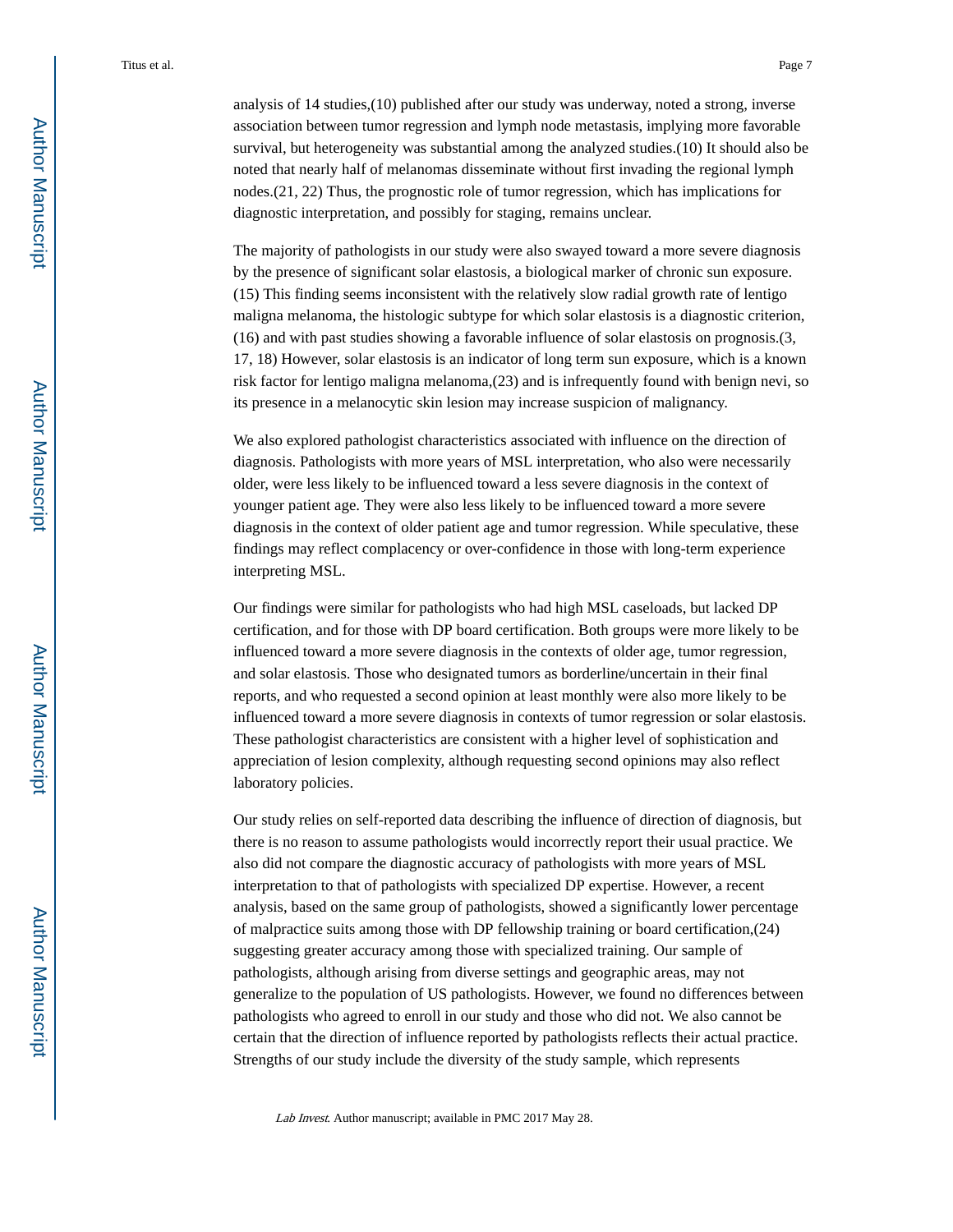pathologists in ten states, a 69% response rate among eligible participants, exceeding the national standard for physician surveys,(25) the detailed information gathered on the survey, and the quality of the analysis.

Our findings underscore complexity inherent in the subjective process of histological diagnosis of melanocytic skin lesions, revealing possible explanations for diagnostic discordance rates for melanoma and illustrating the potential for misclassification errors, with potentially substantial public health impacts, when identifying patient populations diagnosed with this maligancy. Future research may be helpful to assess the potential role of additional pathologist characteristics and other factors not evaluated here, as well as to determine whether the factors identified in this study may result in biases associated with the interpretation of more recent, "objective" diagnostic technology, including immunohistochemical markers, fluorescence in situ hybridization, comparative genomic hybridization, and gene expression profiling.

## **Supplementary Material**

Refer to Web version on PubMed Central for supplementary material.

## **Acknowledgments**

Research reported in this publication was supported by the National Cancer Institute of the National Institutes of Health under award number R01 CA151306. The content is solely the responsibility of the authors and does not necessarily represent the views of the National Cancer Institute or the National Institutes of Health.

## **References**

- 1. Balch CM, Gershenwald JE, Soong SJ, et al. Final version of 2009 AJCC melanoma staging and classification. J Clin Oncol. 2009; 27:6199–206. [PubMed: 19917835]
- 2. Azzola MF, Shaw HM, Thompson JF, et al. Tumor mitotic rate is a more powerful prognostic indicator than ulceration in patients with primary cutaneous melanoma: an analysis of 3661 patients from a single center. Cancer. 2003; 97:1488–98. [PubMed: 12627514]
- 3. Barnhill RL, Fine JA, Roush GC, et al. Predicting five-year outcome for patients with cutaneous melanoma in a population-based study. Cancer. 1996; 78:427–32. [PubMed: 8697387]
- 4. Breslow A. Thickness, cross-sectional areas and depth of invasion in the prognosis of cutaneous melanoma. Ann Surg. 1970; 172:902–8. [PubMed: 5477666]
- 5. Jemal A, Devesa SS, Hartge P, et al. Recent trends in cutaneous melanoma incidence among whites in the United States. J Natl Cancer Inst. 2001; 93:678–83. [PubMed: 11333289]
- 6. Lasithiotakis K, Leiter U, Meier F, et al. Age and gender are significant independent predictors of survival in primary cutaneous melanoma. Cancer. 2008; 112:1795–804. [PubMed: 18306371]
- 7. McGovern VJ, Shaw HM, Milton GW. Prognosis in patients with thin malignant melanoma: influence of regression. Histopathology. 1983; 7:673–80. [PubMed: 6629343]
- 8. Printz C. Spontaneous regression of melanoma may offer insight into cancer immunology. J Natl Cancer Inst. 2001; 93:1047–8. [PubMed: 11459861]
- 9. Burton AL, Gilbert J, Farmer RW, et al. Regression Does Not Predict Nodal Metastasis or Survival in Patients with Cutaneous Melanoma. Am Surg. 2011; 77:1009–13. [PubMed: 21944515]
- 10. Garbe C. Partial Histological Tumor Regression in Primary Melanoma as Protective Factor for Lymph Node Micrometastasis. JAMA Dermatology. 2015; 151:1291–2. [PubMed: 26332241]
- 11. Clark WH Jr, Elder DE, Guerry Dt, et al. Model predicting survival in stage I melanoma based on tumor progression. Journal of the National Cancer Institute. 1989; 81:1893–904. [PubMed: 2593166]

Lab Invest. Author manuscript; available in PMC 2017 May 28.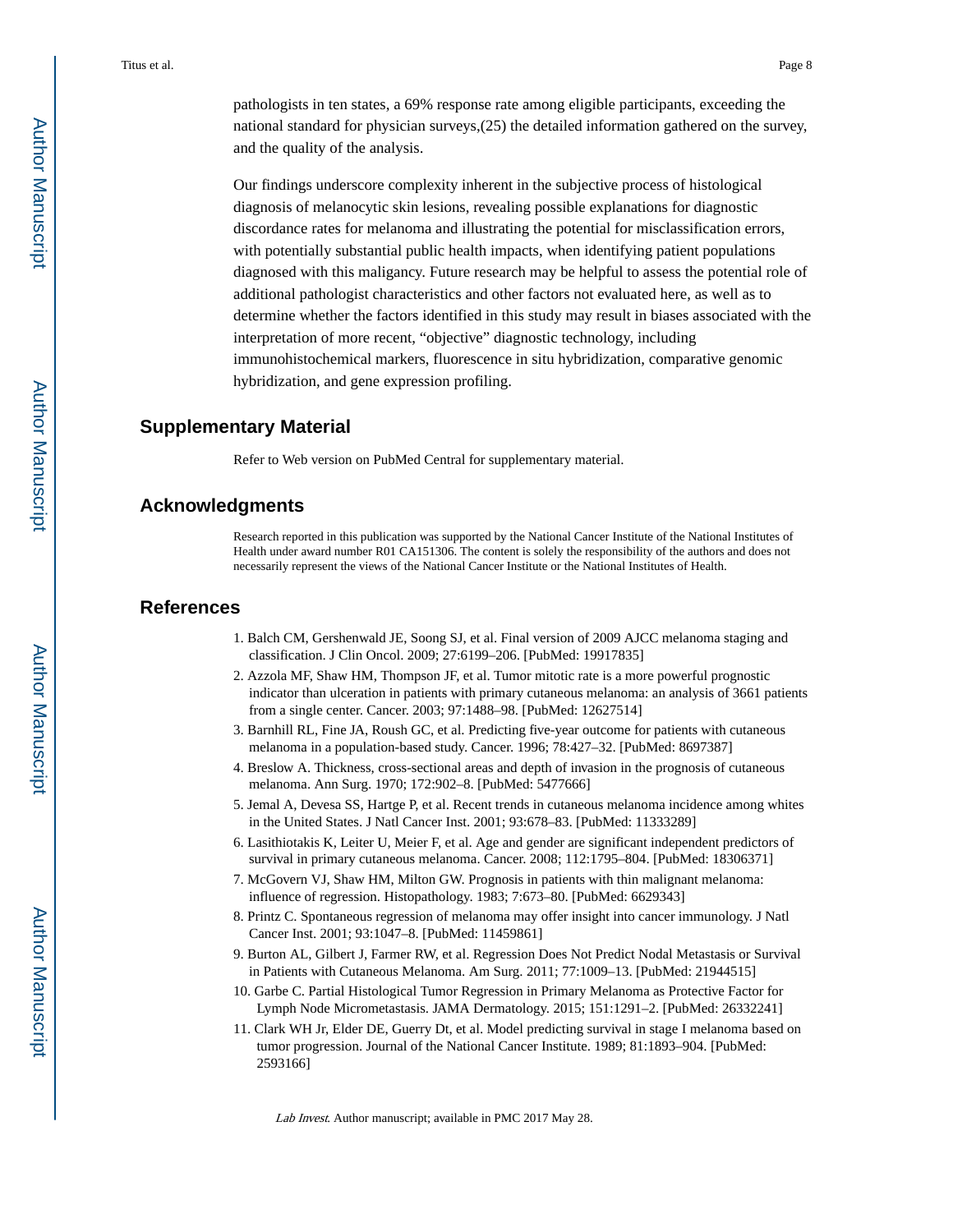- 12. Bertolli E, de Macedo MP, Pinto CAL, et al. Evaluation of melanoma features and their relationship with nodal disease: the importance of the pathological report. Tumori. 2015; 101:501– 5. [PubMed: 25983100]
- 13. Cintolo JA, Gimotty P, Blair A, et al. Local immune response predicts survival in patients with thick (t4) melanomas. Ann Surg Oncol. 2013; 20:3610–7. [PubMed: 23838911]
- 14. Kvaskoff M, Pandeya N, Green AC, et al. Solar elastosis and cutaneous melanoma: a site-specific analysis. Int J Cancer. 2015; 136:2900–11. [PubMed: 25403328]
- 15. Thomas NE, Kricker A, From L, et al. Associations of cumulative sun exposure and phenotypic characteristics with histologic solar elastosis. Cancer Epidemiol Biomarkers Prev. 2010; 19:2932– 41. [PubMed: 20802019]
- 16. Smoller BR. Histologic criteria for diagnosing primary cutaneous malignant melanoma. Mod Pathol. 2006; 19(Suppl 2):S34–40. [PubMed: 16446714]
- 17. Berwick M, Armstrong BK, Ben-Porat L, et al. Sun exposure and mortality from melanoma. J Natl Cancer Inst. 2005; 97:195–9. [PubMed: 15687362]
- 18. Heenan PJ, English DR, Darcy C, et al. Survival among Patients with Clinical Stage-I Cutaneous Malignant-Melanoma Diagnosed in Western Australia in 1975/1976 and 1980/1981. Cancer. 1991; 68:2079–87. [PubMed: 1913557]
- 19. Ribero S, Osella-Abate S, Sanlorenzo M, et al. Favourable prognostic role of regression of primary melanoma in AJCC stage I-II patients. Br J Dermatol. 2013; 169:1240–5. [PubMed: 23952011]
- 20. Piepkorn, M., Barnhill, R. Prognostic factors in cutaneous melanoma. In: Barnhill, RL.Piepkorn, M., Busam, KJ., editors. Pathology of Melanocytic Nevi and Melanoma. 3. Berlin: Springer Science & Business Media; 2014. p. 569-602.
- 21. Meier F, Will S, Ellwanger U, et al. Metastatic pathways and time courses in the orderly progression of cutaneous melanoma. Br J Dermatol. 2002; 147:62–70. [PubMed: 12100186]
- 22. Tas F. Metastatic behavior in melanoma: timing, pattern, survival, and influencing factors. J Oncol. 2012; 2012:647684. [PubMed: 22792102]
- 23. Reed JA, Shea CR. Lentigo maligna: melanoma in situ on chronically sun-damaged skin. Arch Pathol Lab Med. 2011; 135:838–41. [PubMed: 21732771]
- 24. Carney PA, Frederick PD, Reisch LM, et al. How concerns and experiences with medical malpractice affect dermatopathologists' perceptions of their diagnostic practices when interpreting cutaneous melanocytic lesions. J Am Acad Dermatol. 2015
- 25. Asch DA, Jedrziewski MK, Christakis NA. Response rates to mail surveys published in medical journals. J Clin Epidemiol. 1997; 50:1129–36. [PubMed: 9368521]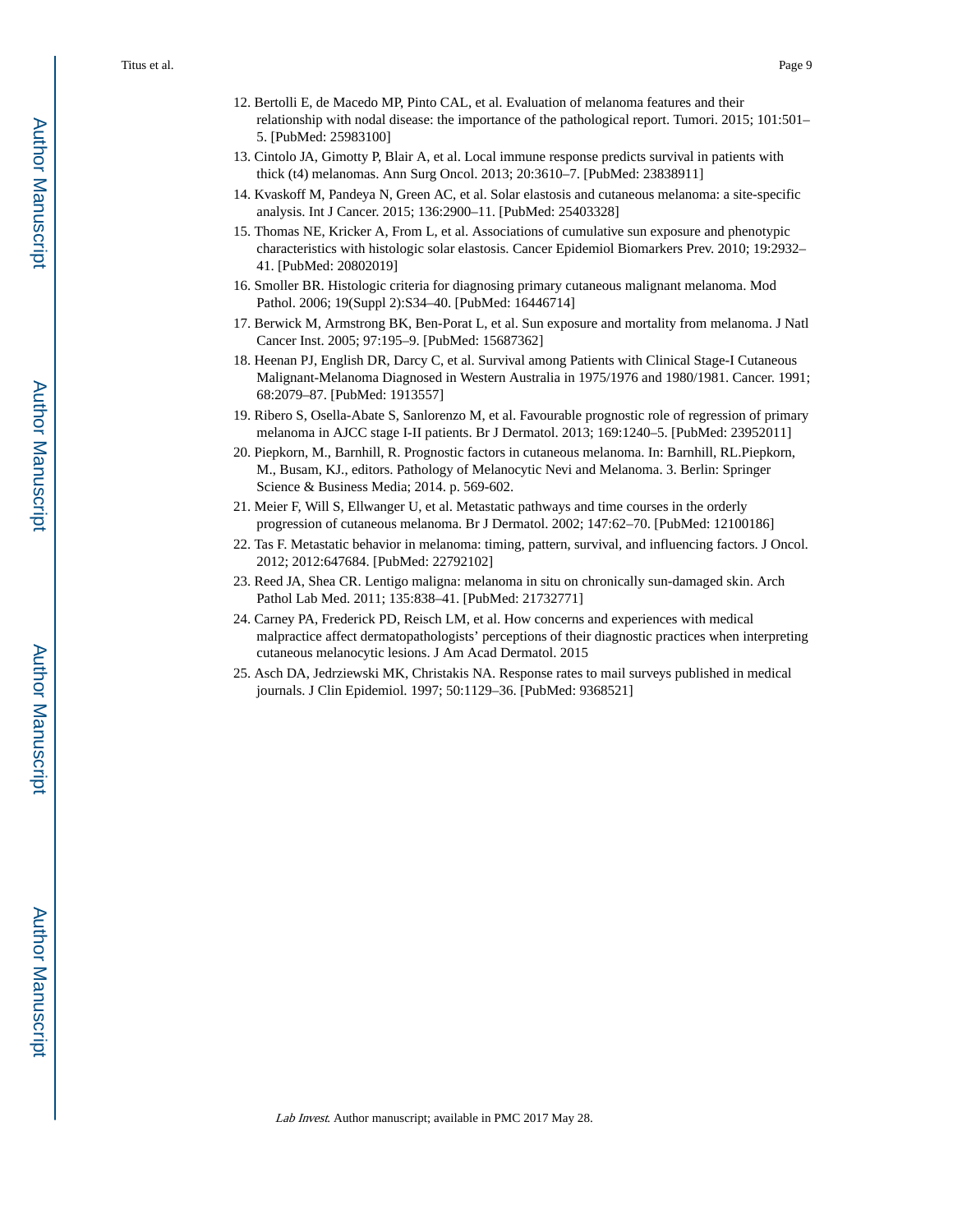



MPATH - Patient and Tumor Characteristics and the Direction of a Diagnosis (n=207)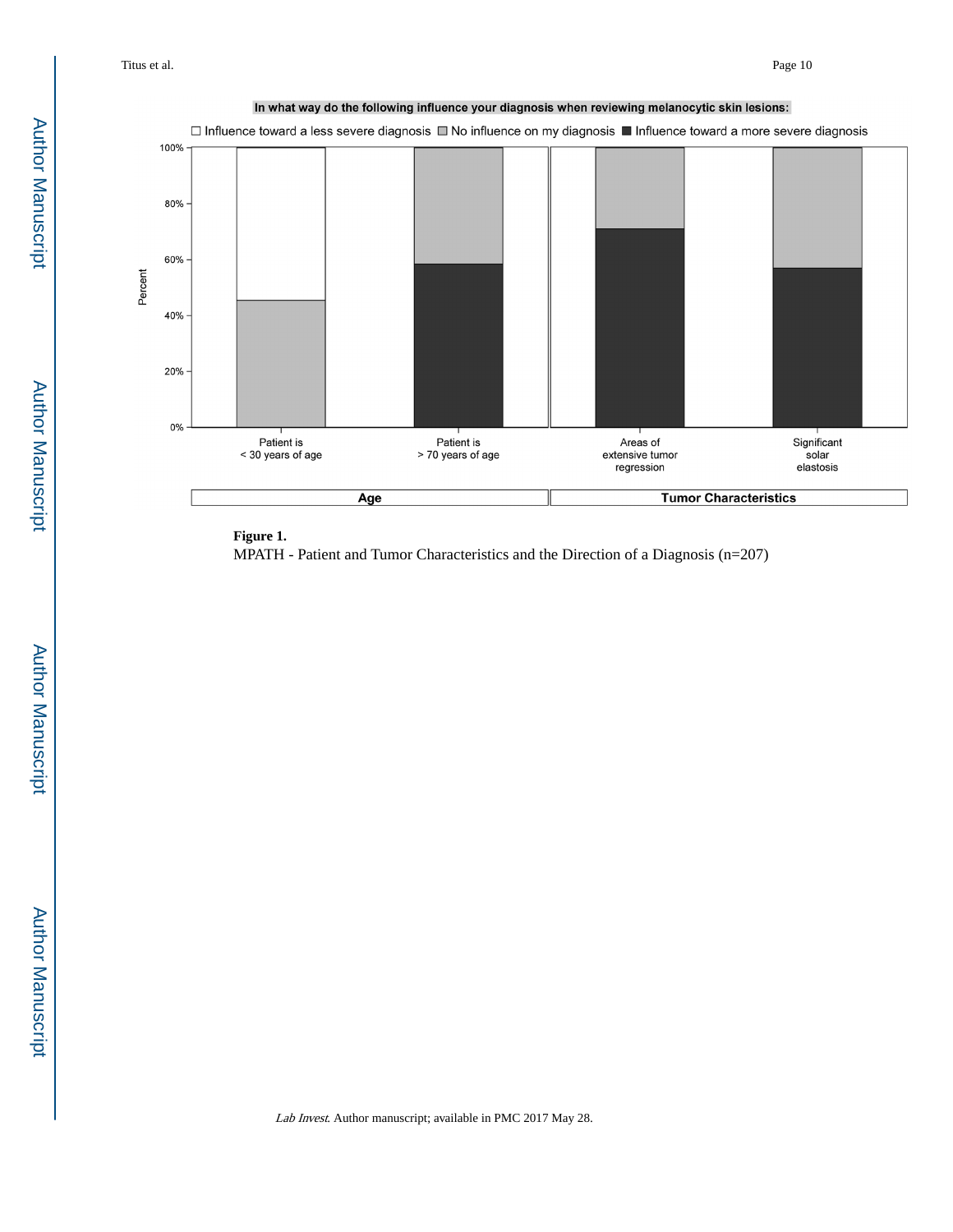#### **Table 1**

Characteristics of participating pathologists (n=207)

| Pathologist characteristic                                              | number $(\% )$ |
|-------------------------------------------------------------------------|----------------|
| Age (yrs.)                                                              |                |
| < 40                                                                    | 36 (17.4)      |
| $40 - 49$                                                               | 59 (28.5)      |
| $50 - 59$                                                               | 71 (34.3)      |
| 60                                                                      | 41 (19.8)      |
| Mean age (SD)                                                           | 51 (10.2)      |
| Sex                                                                     |                |
| Male                                                                    | 123 (59.4)     |
| Female                                                                  | 84 (40.6)      |
| Board certification                                                     |                |
| Dermatopathology (DP) ***                                               | 81 (39.1)      |
| Other                                                                   | 126 (60.9)     |
| Melanocytic skin lesion caseload per month **                           |                |
| Low                                                                     | 76 (36.7)      |
| High                                                                    | 131 (63.3)     |
| Composite variable: DP certified and melanocytic skin lesion caseload** |                |
| Not DP certified, low caseload                                          | 72 (34.8)      |
| Not DP certified, high caseload                                         | 54(26.1)       |
| DP certified                                                            | 81 (39.1)      |
| Years interpreting melanocytic skin lesions                             |                |
| $\leq$ 20                                                               | 143 (69.1)     |
| 20                                                                      | 64 (30.9)      |
| Ever interpret melanocytic skin lesions as borderline or uncertain      |                |
| No                                                                      | 21(10.1)       |
| Yes                                                                     | 186 (89.8)     |
| Asks for second opinion at least once per month                         |                |
| No                                                                      | 22(10.6)       |
| Yes                                                                     | 185 (89.4)     |
| Requests FISH/CGH or other molecular analysis                           |                |
| No                                                                      | 128 (61.8)     |
| Yes                                                                     | 79 (38.2)      |

\* sum of number of melanomas + benign melanocytic skin lesions interpreted per month

\*\*

average number of melanocytic skin lesions interpreted/month: low caseload <35/month; high caseload ≥35/month.

\*\*\*pathologists in this category have single or multiple certifications/fellowship training including dermatopathology